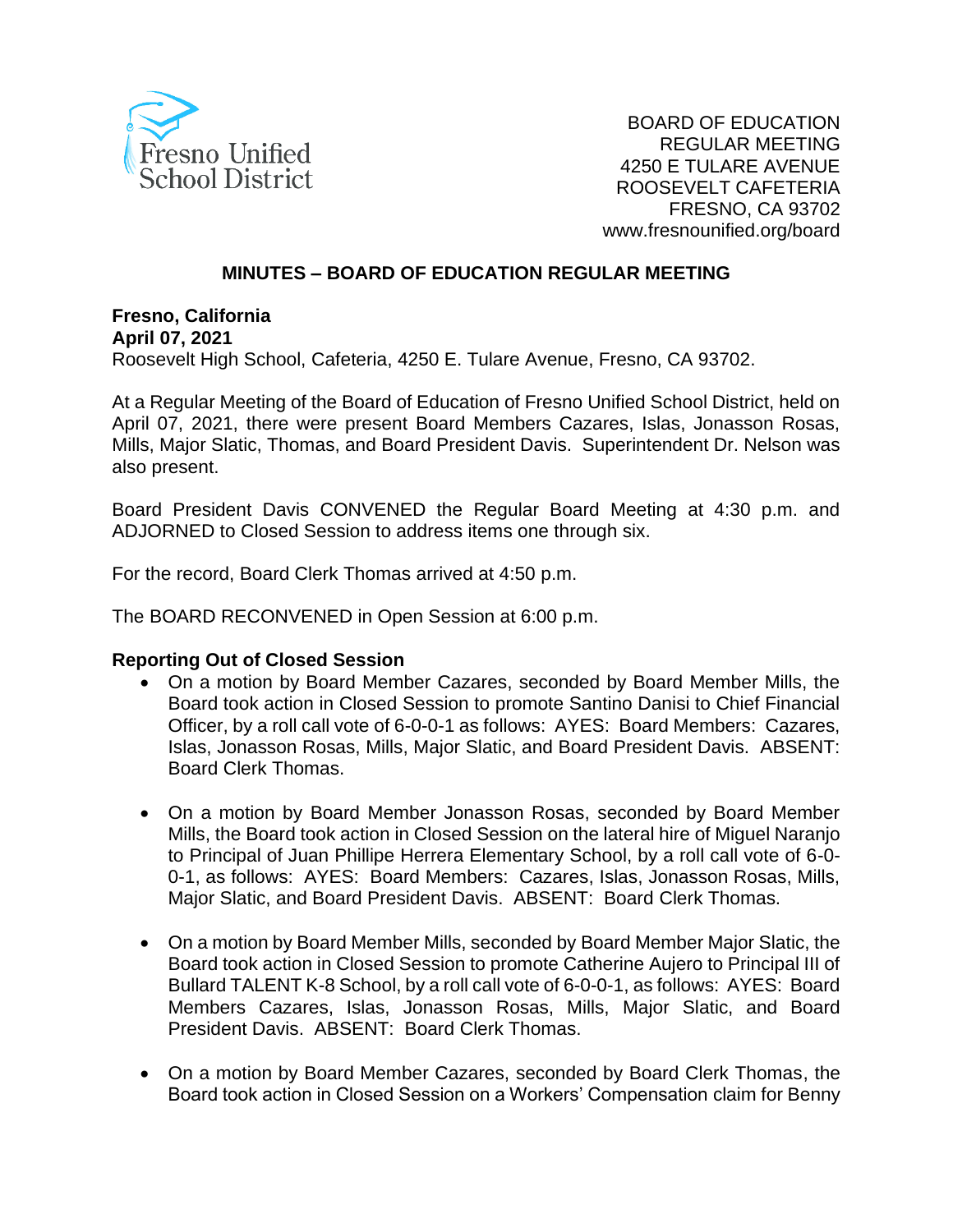### **Reporting Out of Closed Session - continued**

Wahyudi, Fresno Unified Case No. WC19-0816-3513, by a roll call vote of 7-0-0- 0, as follows: AYES: Board Members: Cazares, Islas, Jonasson Rosas, Mills, Major Slatic, Thomas, and Board President Davis.

• On a motion by Board Member Jonasson Rosas, seconded by Board Member Islas, the Board took action in Closed Session on a Workers' Compensation claim for Rachel Dominguez, Fresno Unified Case No. WC19-0329-2855, by a roll call vote of 7-0-0-0, as follows: AYES: Board Members: Cazares, Islas, Jonasson Rosas, Mills, Major Slatic, Thomas, and Board President Davis.

For the record, the Board received zero submissions of public comment for Closed Session.

# **PLEDGE OF ALLEGIANCE**

Mr. Patrick Jensen led the flag salute.

# **HEAR Reports from Student Advisory Representatives**

The Board heard a report from Arianna Reyes, Student Advisory Representative from Cambridge High School and student ambassadors from Sequoia Middle School.

# **HEAR Report from Superintendent**

- Thanked Roosevelt High School for hosting the board meeting. It was a fantastic start to in-person instruction for our preschool through second graders and grades 7, 9 and our seniors. Next week, we welcome the remainder of our grades. From this starting place, we will continue to expand the number of students and the duration of time kids will be taught in person. We will continue adding arts, athletics, and activities to get our community to the greatest degree of normalcy that we can. We are planning for in-person, outdoor graduation ceremonies as well as in-person summer education options. At the same time, we are finalizing plans for next school year - addressing unfinished learning with focus on literacy, credit recovery and providing on-campus social emotional supports. As part of our reopening, I want to give a shout-out to EOC for their support in launching our COVID testing for student athletes.
- Shared at times it may have felt like we were stuck in place, we have, however pushed forward in so many areas, including the planning for our new alternative education campus at 10th and Ventura. Today, we launch the naming process for this innovative and exciting education complex. Please go to Fresnounified.org and let us know your ideas for naming our newest campus.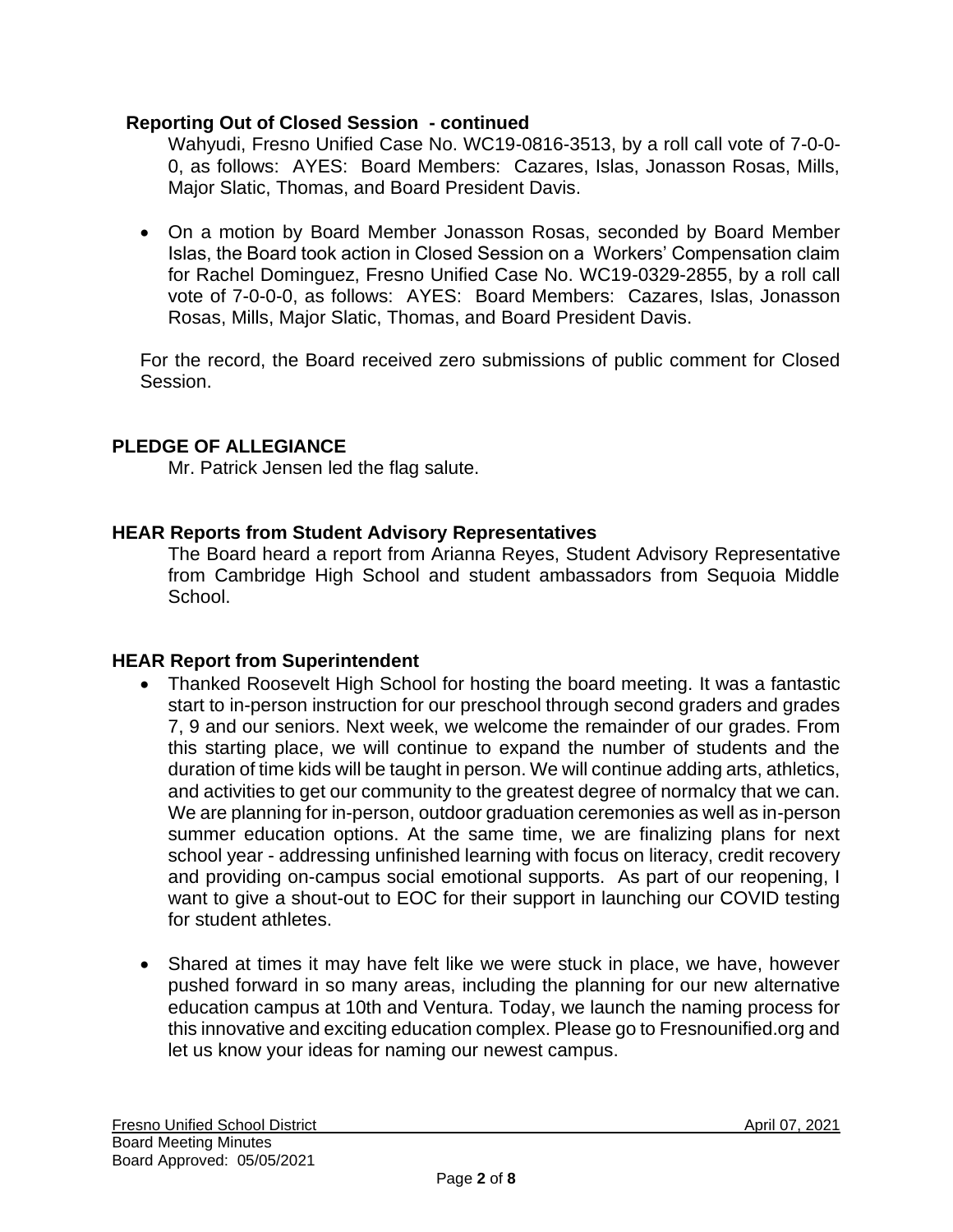# **HEAR Report from Superintendent - continued**

- Congratulated the newest cohort of National Board-Certified teachers. Starting in 2015, Fresno Unified develop a support program for teachers who wished to pursue National Board Certification, one of the highest marks of teaching accomplishment. Since the start of the program, 39 teachers have successfully achieved certification. The district is proud to recognize this year's newest recipients: Meagan Andrade, Donna Cardona, Debbie Downs, Lisa Milazzo, Terry O'Leary, Jacqueline Somers, Laura Vallejo, and Sidney Vang! Congratulations on this outstanding achievement!
- Shared April is Autism Awareness Month. This in an opportunity to increase our knowledge of autism, as well as recognize the work our staff does to server our students with autism.

# **BOARD/SUPERINTENDENT COMMUNICATION**

**Member Cazares**: Expressed appreciation for our Goal 2 team, athletic directors, coaches, student athletes and their adherence to safety protocols. Requested if when available to open sports to elementary level. Thanked, staff, teachers, and parents for patience with returning to school and the area-wide internet outage experienced yesterday. Shared information regarding Ethnic Studies Meeting on April 22, 2021. Requested staff to look into ethnic studies materials at the elementary level. Requested metrics of where parents stand regarding returning to school or continuing distance learning. Reminded seniors of scholarship season.

**Member Islas**: Recognized National No Housework Day. Celebrated good work of Facilities Department. Referenced Ericson Elementary School. Provided a public service message regarding COVID vaccinations for 16 years and older. Recognized Gaston for vaccination site. Shout out to good work of Public Health Department.

**Clerk Thomas**: Shared how excited she was to visit sites and thanked Facilities staff for their work in preparing the schools. Was happy to see students in place ready to learn.

**Member Jonasson Rosas**: Shared appreciation for return to school. Recognized new cafeteria at Roosevelt. Thanked Principal Allen for gracious hospitality.

**Member Major Slatic**: Recognized National Vice Principal Appreciation Week. Referenced transportation difficulties and requested data which includes mode of transportation of returning students; how many using the city bus, walking, riding bicycle, and district bus.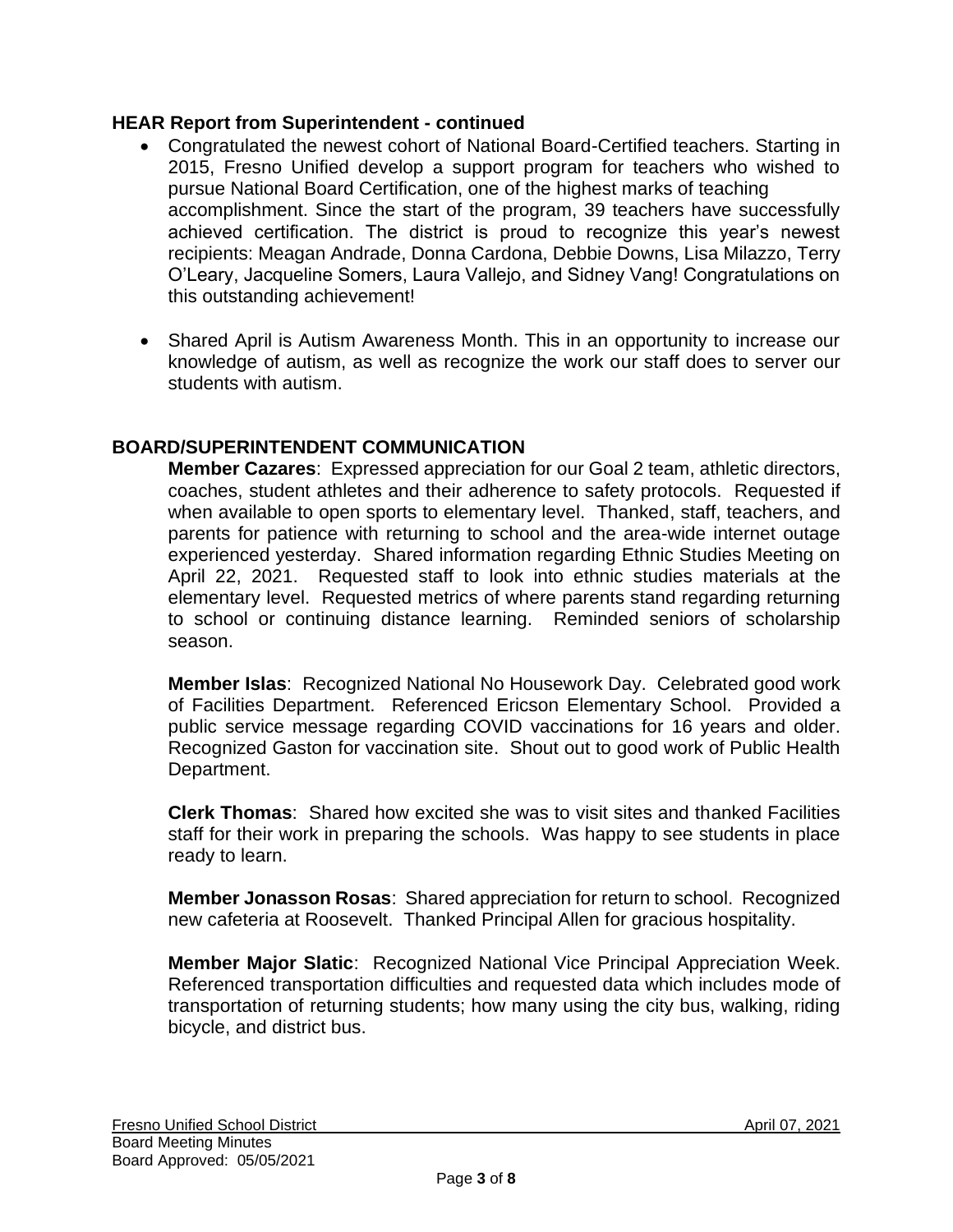# **BOARD/SUPERINTENDENT COMMUNICATION - continued**

**President Davis**: Thanked Principal Allen and Campus Culture Director Cerda. Thanked Facilities staff. Thanked Board colleagues.

### **OPPORTUNITY for Public Comment on Consent Agenda Items**

The Board received zero submissions of public comment for items on the Consent Agenda.

On a motion by Board Clerk Thomas, seconded by Board Member Islas, the Consent Agenda with the exception of items A-7 and A-14, which were pulled by the Board for further discussion, was approved by a roll call vote of 7-0-0-0, as follows: AYES: Board Members: Cazares, Islas, Jonasson Rosas, Mills, Major Slatic, Thomas, and Board President Davis.

**ALL CONSENT AGENDA** items are considered routine by the Board of Education and will be enacted by one motion. There will be no separate discussion of items unless a Board member so requests, in which event, the item(s) will be considered following approval of the Consent Agenda.

# **A. CONSENT AGENDA**

- **A-1, APPROVE Personnel List APPROVED as recommended**, the Personnel List, Appendix A, as submitted.
- **A-2, ADOPT Findings of Fact and Recommendations of District Administrative Board**

**ADOPTED as recommended**, the Findings of Fact and Recommendations of District Administrative Panels resulting from hearings on expulsion and readmittance cases conducted during the period since the March 17, 2021 Regular Board Meeting.

# **A-3, APPROVE Minutes from Prior Meeting APPROVED as recommended**, the draft minutes for the March 03, 2021 Board Workshop and the March 10, 2021 Regular Board Meeting.

**A-4, ADOPT Annual Declaration of Need for Fully Qualified Educators ADOPTED as recommended**, a declaration of Need for Fully Qualified Educators.

#### **A-5, APPROVE Provisional Internship Permits APPROVED as recommended**, Provisional Internship Permit recommendations to rehire or hire upon Board approval.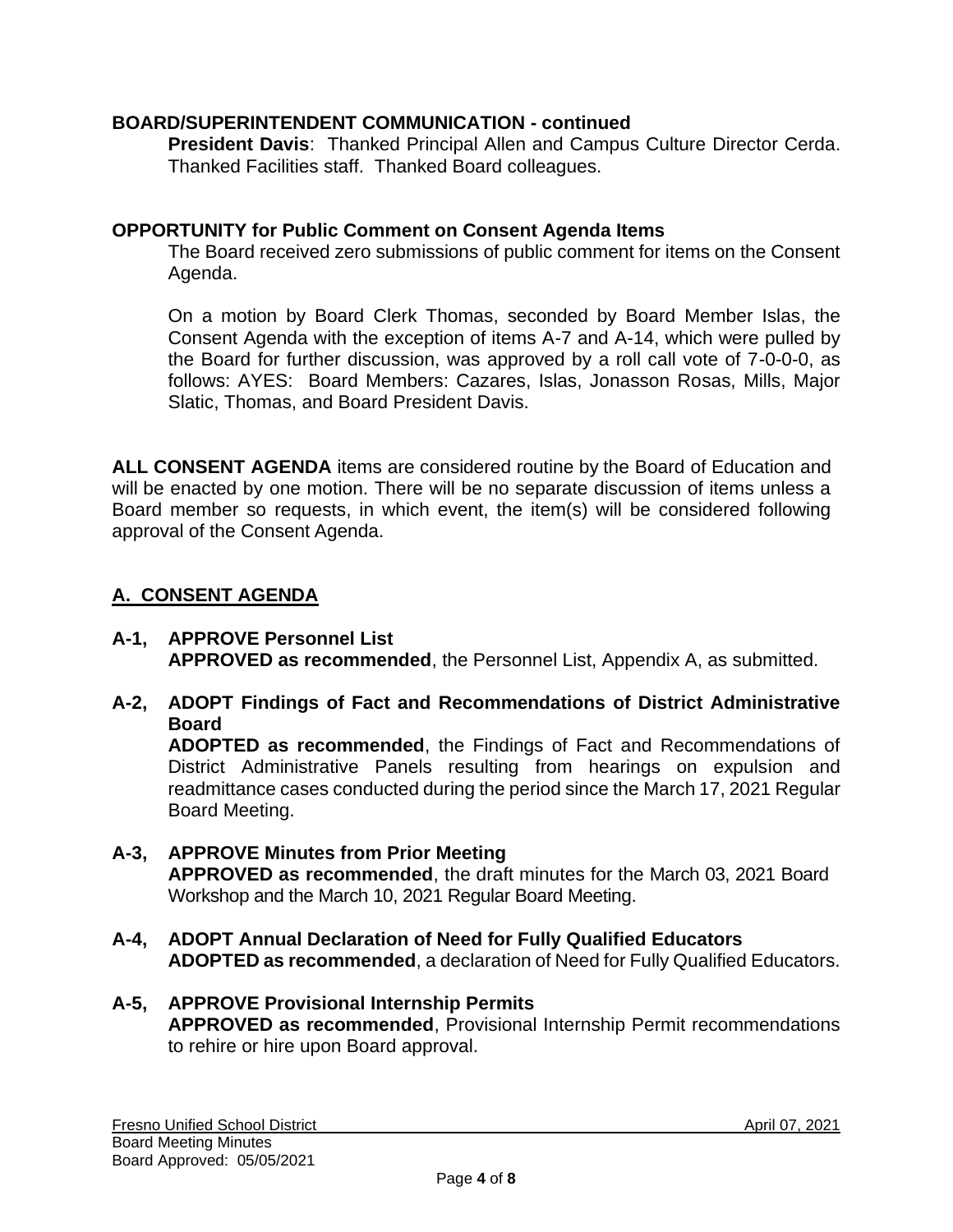# **A. CONSENT AGENDA – continued**

# **A-6, APPROVE Amendment to Agreement with Forensic Analytical Consulting Services**

**APPROVED as recommended**, an amendment to the agreement with Forensic Analytical Consulting Services for the provision of environmental health consulting services related to COVID-19.

### **A-7, APPROVE Grant Proposal to the Wallace Foundation – Equity-Centered Pipeline Initiative**

**APPROVED as recommended**, a grant proposal to the Wallace Foundation for the Equity-Centered Pipeline Initiative.

On a motion by Board Member Islas, seconded by Board Clerk Thomas, the Board approved Agenda Item A-7 by a roll call vote of 7-0-0-0, as follows: AYES: Board Members: Cazares, Islas, Jonasson Rosas, Mills, Major Slatic, Thomas, and Board President Davis.

### **A-8, APPROVE Submission of Grant Applications to the School Energy Efficiency Stimulus Program, and Authorize Acceptance of Grant Awards and Entering into Grant Agreements**

**APPROVED as recommended**, the submission of grant applications to the California Energy Commission for the School Energy Efficiency Stimulus Program and authorized the acceptance of grant awards and entering into grant agreements if awarded program funds.

# **A-9, APPROVE Award of Bid 21-37, Hoover High School Multipurpose Room HVAC Replacement**

**APPROVED as recommended**, information on Bid 21-37, to replace the existing heating and cooling system in the multipurpose room (cafeteria) and kitchen at Hoover High School.

# **A-10, APPROVE Use of Individual Piggyback Contracts**

**APPROVED as recommended**, information regarding two piggyback contracts recommended for use during the remainder of 2020/21 for efficient and costeffective procurement.

#### **A-11, RATIFY Annual Agreement with Fresno County Early Stars Program RATIFIED as recommended**, an agreement with Fresno County Early Stars Program. The service agreement is to continue our participation in Fresno County Early Stars Program, Quality Rating Improvement System.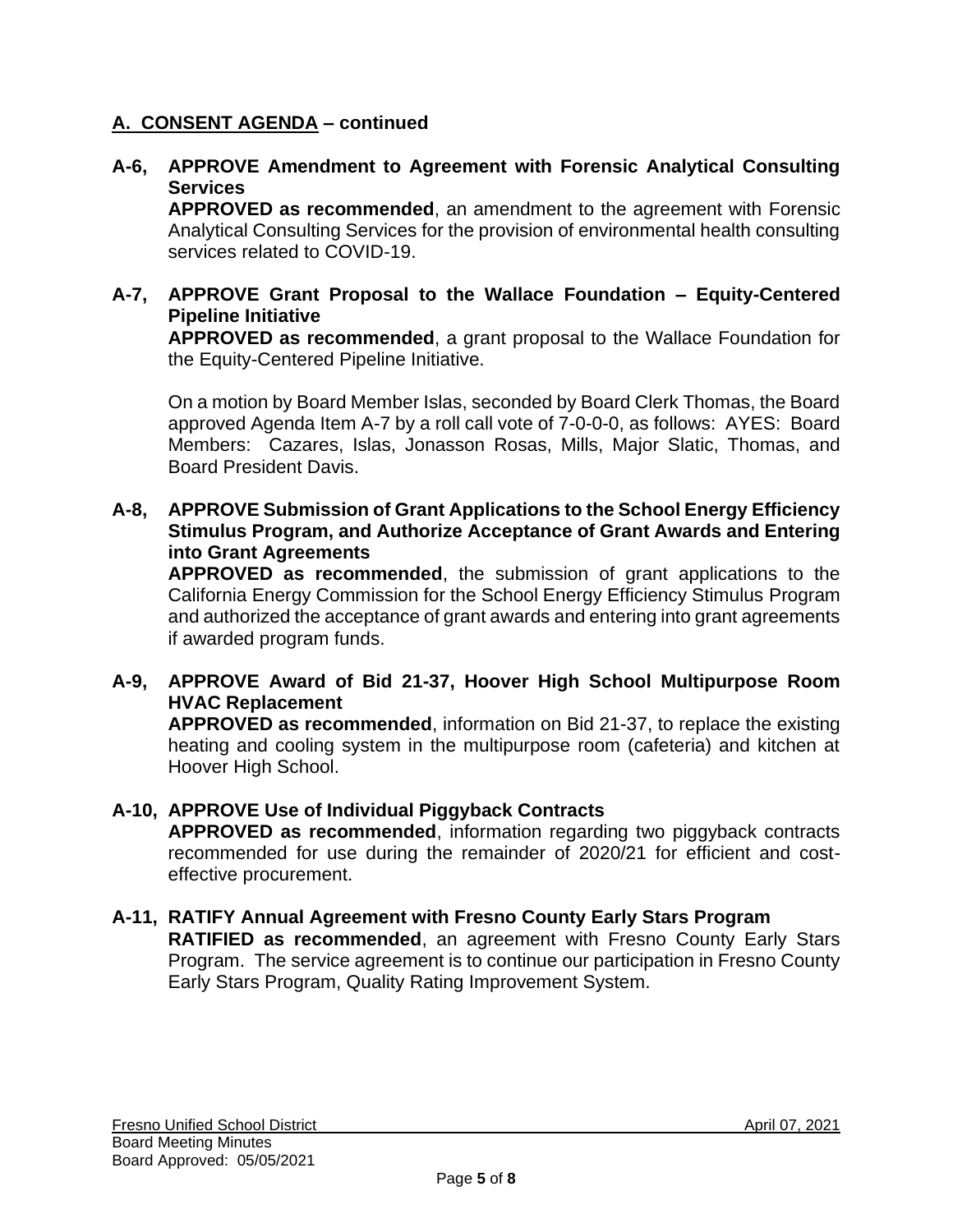# **A. CONSENT AGENDA – continued**

# **A-12, RATIFY Change Orders for the Projects Listed Below**

**RATIFIED as recommended**, information on Change Orders for the following projects:

- Bid 20-11, Ericson Elementary School Early Learning Building Construction and Interim Housing Infrastructure Change Order 2 presented for ratification (Interim Housing): \$-10,911 Change Orders 7-9 presented for ratification (Early Learning Building): \$53,119
- Bid 20-20, McLane High School Library Modernization Change Order 5 presented for ratification  $$59,424$
- Bid 21-08, Sunnyside High School Stadium Turf Installation Change Order 1 presented for ratification  $$80,010$

# **A-13, RATIFY Purchase Orders from January 01, 2021 through January 31, 2021 – Primary Report**

**RATIFIED as recommended**, information on purchase orders issued from January 01, 2021 through January 31, 2021. Two agenda items are presented to ratify purchase orders. The first item includes the Primary Report with all purchase orders issued during the reported dates with the exception of those that may present a potential conflict of interest for an individual Board member. All remaining purchase orders are in the Supplemental Report and presented as a second agenda item.

# **A-14, RATIFY Purchase Orders from January 01, 2021 through January 31, 2021 – Supplemental Report**

**RATIFIED as recommended**, information on purchase orders issued from January 01, 2021 through January 31, 2021.

For the record, Board Member Jonasson Rosas read a statement as follows:

"Item A-14 on tonight's Consent Agenda contains a purchase order for the Fresno Economic Opportunities Commission. I am employed by Fresno EOC, which is a nonprofit corporation. I did not participate in making the contracts related to these purchase order; but, because of my employment with Fresno EOC, I have a remote financial interest in the contracts. Therefore, consistent with my prior recusals relating to Fresno EOC, and in the interest of full transparency, I am abstaining from this vote pursuant to Board Bylaw 9270."

On a motion by Board Clerk Thomas, seconded by Board Member Islas, the Board approved Agenda Item A-14 by a roll call vote of 6-0-1-0, as follows: AYES: Board Members: Cazares, Islas, Mills, Major Slatic, Thomas, and Board President Davis. ABSTENTIONS: Board Member Jonasson Rosas.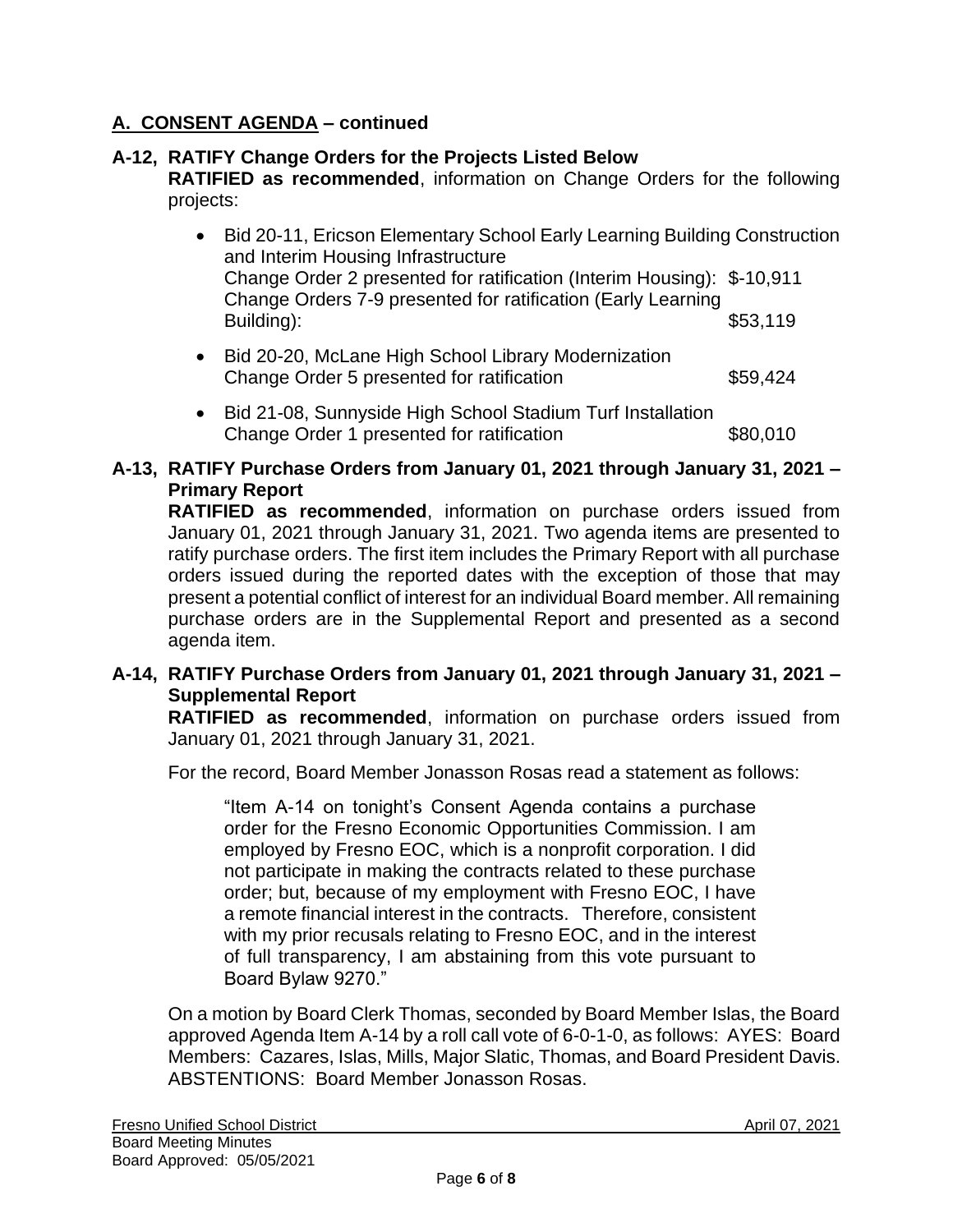# **UNSCHEDULED ORAL COMMUNICATIONS**

For the record, the Board received 13 requests to address the Board and 25 email submissions of public comment for Unscheduled Oral Communications. They are as follows:

# Requests to address the Board

- 1. Danielle Loucks: Open schools five days a week.
- 2. Andrew Fabela: Complaint of violation of State Education Code.
- 3. Terry Cox: Rescind decision Fresno High School Mascot Imagery.
- 4. Emilia Morris: Manchester GATE, teacher issue.
- 5. Marcelino Valdez: Open schools five days a week.
- 6. Sue Repanich: Rescind decision Fresno High School Mascot Imagery.
- 7. Lori Pastré: Rescind decision Fresno High School Mascot Imagery.
- 8. Michelle Bentzen: Open schools five days a week.
- 9. Lawana Daniels: Open schools five days a week.
- 10.Jeff Trussler: Open schools five days a week.
- 11.Katie Jerkovich: Open schools five days a week.
- 12.Kim Samarin: Open schools five days a week.
- 13.Cheri Perry: Open schools five days a week.

# Email submissions

- 1. Michael Der Manouel: Rescind decision Fresno High School Mascot Imagery.
- 2. Timothy Cavagnaro: Rescind decision Fresno High School Mascot Imagery.
- 3. David Bane: Rescind decision Fresno High School Mascot Imagery.
- 4. Mark Goto: Rescind decision Fresno High School Mascot Imagery.
- 5. Gene Marquez: Rescind decision Fresno High School Mascot Imagery.
- 6. Diane Falge: Rescind decision Fresno High School Mascot Imagery.
- 7. Vanessa Kachadurian: Rescind decision Fresno High School Mascot Imagery.
- 8. Janelle Carey (Mitchell): Rescind decision Fresno High School Mascot Imagery.
- 9. Sue Repanich Hague: Rescind decision Fresno High School Mascot Imagery.
- 10.Alan M. Pules: Rescind decision Fresno High School Mascot Imagery.
- 11.Angelica Figueroa: Rescind decision Fresno High School Mascot Imagery.
- 12.Gary Nakagawa: Rescind decision Fresno High School Mascot Imagery.
- 13.Robert Atkins: Rescind decision Fresno High School Mascot Imagery.
- 14.Christopher Pinardi: Rescind decision Fresno High School Mascot Imagery.
- 15.Tony Henson: Rescind decision Fresno High School Mascot Imagery.
- 16.Christopher Blasdale: Manchester GATE, teacher issue.
- 17.Eunice Davidson: Rescind decision Fresno High School Mascot Imagery.
- 18.Susanne Jung: Rescind decision Fresno High School Mascot Imagery.
- 19.Josette Losurdo: Rescind decision Fresno High School Mascot Imagery.
- 20.Raymond Hernandez: Rescind decision Fresno High School Mascot Imagery.
- 21.Tom Marsella: Rescind decision Fresno High School Mascot Imagery.
- 22.Elizabeth Potter: Dissatisfaction with the hybrid schedule.
- 23.Cecilia Patino Funk: Rescind decision Fresno High School Mascot Imagery.
- 24.Sue Gong Lee: Rescind decision Fresno High School Mascot Imagery.
- 25.Emilia Morris: Manchester GATE, teacher issue.